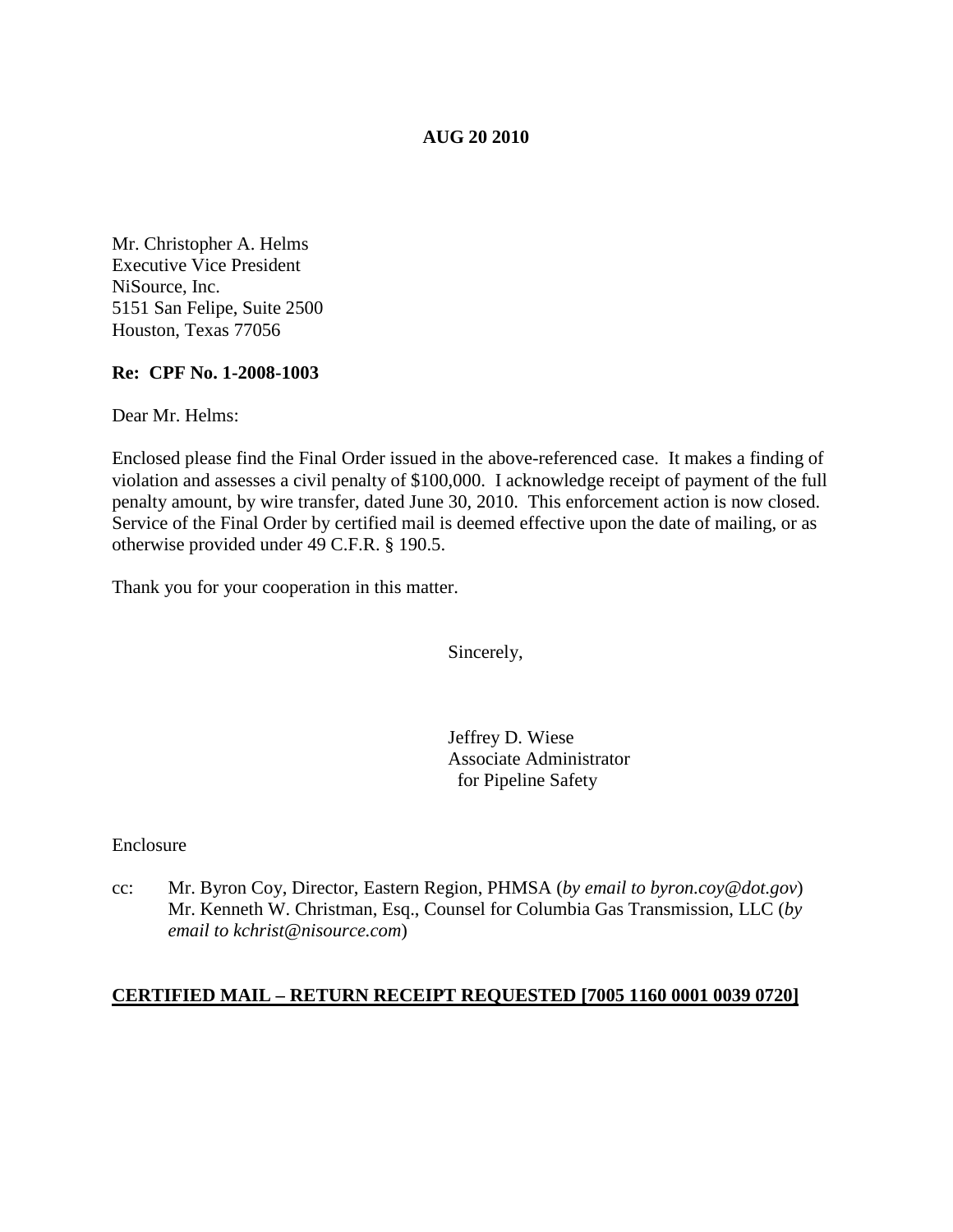#### **U.S. DEPARTMENT OF TRANSPORTATION PIPELINE AND HAZARDOUS MATERIALS SAFETY ADMINISTRATION OFFICE OF PIPELINE SAFETY WASHINGTON, D.C. 20590**

 **)**

 **)**

 **)**

**In the Matter of )**

**Columbia Gas Transmission, LLC, ) CPF No. 1-2008-1003**

**\_\_\_\_\_\_\_\_\_\_\_\_\_\_\_\_\_\_\_\_\_\_\_\_\_\_\_\_\_\_\_ )**

**\_\_\_\_\_\_\_\_\_\_\_\_\_\_\_\_\_\_\_\_\_\_\_\_\_\_\_\_\_\_\_**

**Respondent. )**

# **FINAL ORDER**

On August 23, 2006, pursuant to 49 U.S.C. § 60117, a representative of the West Virginia Public Service Commission, as agent for the Pipeline and Hazardous Materials Safety Administration (PHMSA), Office of Pipeline Safety (OPS), conducted an investigation of an August 21, 2006 incident involving the pipeline system operated by Columbia Gas Transmission, LLC (CGT or Respondent),<sup>[1](#page-1-0)</sup> in Hardy County, West Virginia. CGT operates over 14,000 miles of natural gas transmission pipelines throughout the eastern and southern United States.

The OPS investigation arose from an incident in which an excavator performing work for CGT struck an underground tap on the company's WB Loop Line on the grounds of the Lost River Compressor Station. The resulting damage caused a rupture and release of gas. No property damage or injuries resulted from the incident.

As a result of the investigation, the Director, Eastern Region, OPS, issued to Respondent, by letter dated March 14, 2008, a Notice of Probable Violation and Proposed Civil Penalty (Notice). In accordance with 49 C.F.R. § 190.207, the Notice proposed finding that CGT had committed a violation of 49 C.F.R. § 192.605(a) and proposed assessing a civil penalty of \$100,000 for the alleged violation.

CGT responded to the Notice by letter dated April 23, 2008. The company initially contested the allegation of violation and the proposed civil penalty, and requested a hearing. A hearing was held on November 20, 2008, with Jim Curry, an attorney from the Office of Chief Counsel, PHMSA, presiding. Respondent was represented by counsel during the hearing. Respondent timely submitted a post-hearing closing statement on December 22, 2008. By letter dated June 30, 2010, Respondent sought closure of the case and informed PHMSA that "after further consideration of the [Notice] and related circumstances," it would pay the full amount of the proposed civil penalty.<sup>[2](#page-1-1)</sup> CGT also described the actions it had taken since the Notice to improve the safety of its pipeline operations.

<span id="page-1-0"></span> $\frac{1}{1}$  $1 \text{ CGT}$  is a wholly owned subsidiary of NiSource, Inc.

<span id="page-1-1"></span><sup>&</sup>lt;sup>2</sup> NiSource Gas Transmission & Storage sent this letter and paid the civil penalty on behalf of CGT.